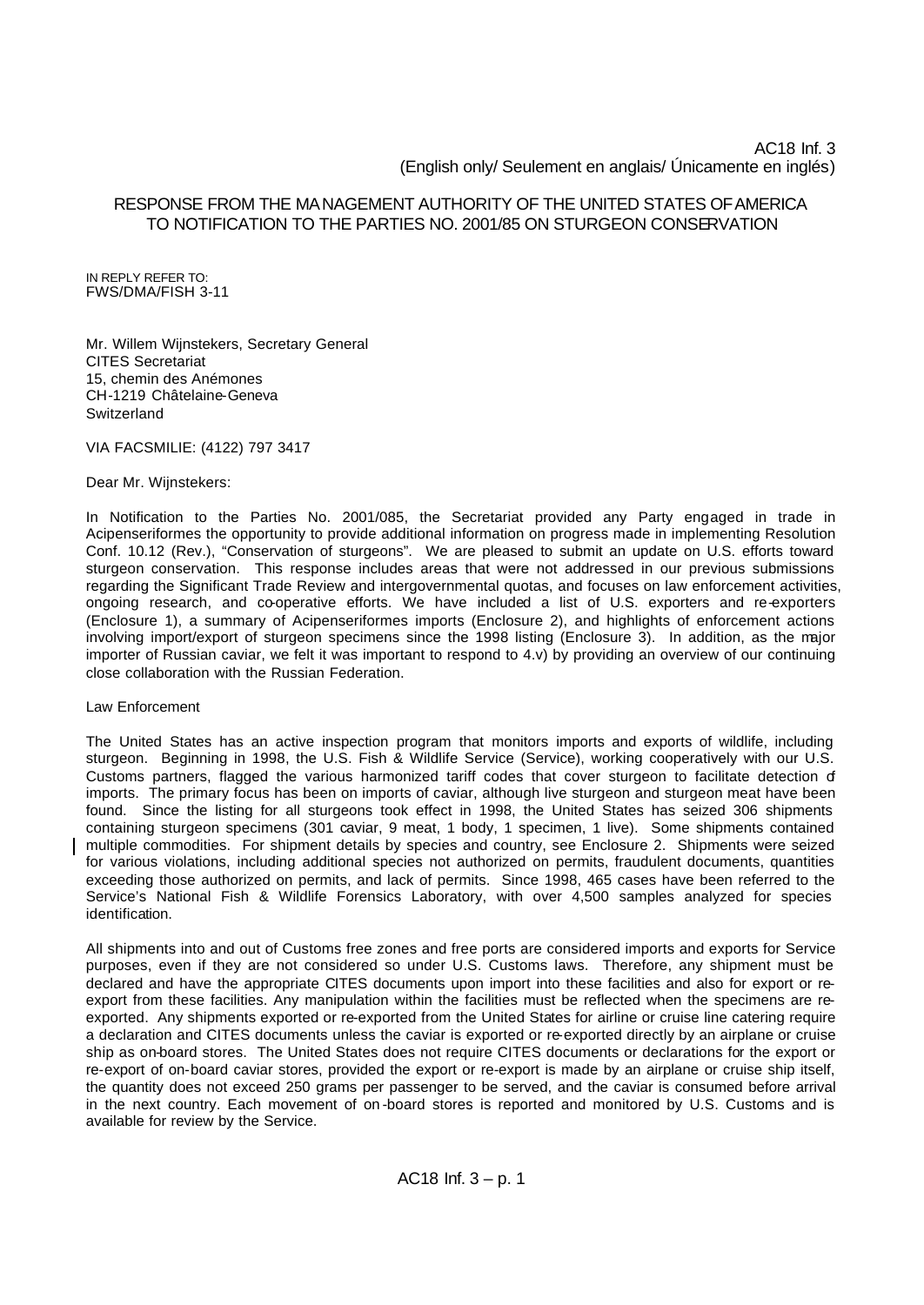The United States recognizes the personal-effects exemption under CITES and allows an exemption of only 250 grams of caviar per person. Shipments exceeding 250 grams per person require CITES documents. We have disseminated this information to the general public through various brochures and public meetings and have incorporated this rule into updated CITES regulations currently pending.

# Current Research

The need for continued research describing the status and demographic structure of native North American Acipenseriform populations is being addressed through many worthwhile and focused projects. Several of these programs are described here. The Mississippi Interstate Cooperative Resource Association (MICRA) recently completed the first five -year phase of a large-scale tagging program for North American paddlefish (*Polyodon spathula*), which included all paddlefish range states. This program, based on annual tagging of wild-caught and hatchery -reared fish and subsequent tabulation of tag returns, has yielded a large, extremely detailed database that is being processed and evaluated by the Service's Columbia and Carterville Fishery Resources Offices (FROs). Encompassing more than 80 individual data fields, this study has already contributed vital information to State managers for use in the development of annual work plans and fishery management plans. Results will include information regarding paddlefish movements and migration, recruitment, population structure, and demographics.

Recently, the Tennessee Technological University's Co-operative Research Unit received a federal grant totaling USD 165,000 for "A Proposal to Assess Paddlefish Stocks and the Commercial Fishery for Paddlefish Caviar in the Tennessee and Mississippi Rivers." This proposal, sponsored by the Service's Division of Scientific Authority (DSA), was submitted to the U. S. Geological Survey's Biological Resea rch Division for the Service's Science Support Needs Program. The project spans two years and will include sampling and surveying in an area that produces the majority (85%-92%) of paddlefish harvested in Tennessee. Of the six states that allow commercial paddlefish harvest, Tennessee has been identified by DSA as the largest supplier of paddlefish roe for export. Information derived from this project will be invaluable for management purposes and identifying future research needs.

The State of Missouri has undertaken a far-reaching and ambitious ten-year research program to gather and analyze data regarding status, demographics, and fisheries impacts for Acipenseriform species. The study is expected to yield an enormous amount of data to be used by fisheries biologists and managers when developing short- and long-term goals for sturgeon and paddlefish conservation. We will continue to report on all new developments as information becomes available on this program and other research projects.

### State Regulations Update

The development and revision of regulations to protect and conserve North American sturgeon and paddlefish is moving forward rapidly. The State of Arkansas is currently finalizing extensive revisions to their regulations that should be beneficial for law enforcement purposes, as well as limiting entry into the roe fishery and processing/sales activities. The State of Tennessee is also in the midst of revising paddlefish regulations. Copies of all new state regulations will be submitted to the Secretariat when available.

# Co-operative Efforts Within the United States

Regional cooperation between sturgeon and paddlefish range states within the United States continues to grow rapidly. MICRA has led these efforts for many years, through their Sturgeon and Paddlefish Subcommittee. Biologists and managers from each range state, Service field offices, and the Service's Division of Management Authority (DMA) and DSA, have worked together in making decisions to improve the status of Acipenseriformes. Current projects include: the formation of a working group to formulate uniform reporting requirements for all commercial fishers, to be linked through a centralized database accessible to state biologists and managers, law enforcement personnel, and DSA and DMA; informational fact sheets and brochures targeting the commercial fishing industry, as well as individual fishers; and continued support for the development of regional fishery management plans.

In 2001, the Ohio River Working Group (ORWG) produced a study of commercial fisheries and fisheriesindependent data and developed a draft fisheries management plan for sturgeon and paddlefish in the Ohio River basin. With the assistance of MICRA, it is hoped that the States within the Ohio River drainage basin will adopt the management measures proposed by the ORWG. Furthermore, as a result of the comprehensive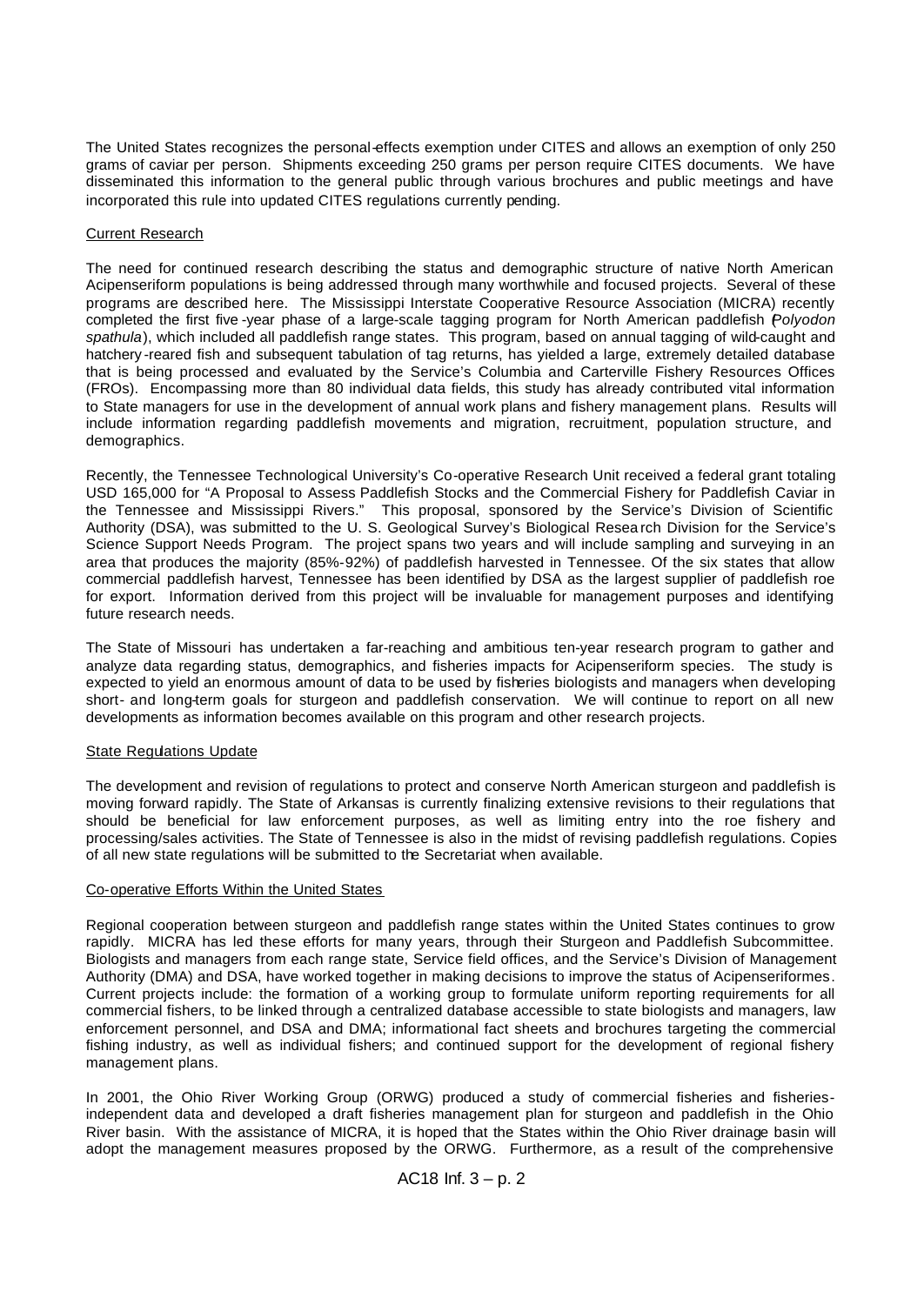document produced for the Ohio River, MICRA is interested in promoting the development of additional riverbasin-based management plans for other areas within the North American paddlefish and sturgeon ranges.

The Service's FRO in Columbia, Missouri is working with Southern Illinois University and the States of Nebraska, Iowa, and Missouri to conserve and restore pallid sturgeon (*Scaphirhynchus albus*) habitat on the Missouri River. Studies include, documenting habitat preferences of the endangered pallid sturgeon, long-term monitoring to assess the impacts of Missouri River operations that have modified the natural river hydrography, and sampling to generate pallid sturgeon population data. Information from these studies will be used to facilitate State and Federal decision-making regarding modifications to Missouri River operations, habitat restoration, and mitigationsite development. These efforts to restore, maintain, and protect migration routes and spawning grounds for pallid sturgeon will undoubtedly benefit other Acipenseriformes species in the Missouri and Mississippi Rivers as well.

Research and cooperation continues in, and between, the States of North Dakota and Montana in the northernmost limits of the paddlefish's range. Studies include monitoring of the Yellowstone and Missouri River populations, as well as of the effectiveness of innovative paddlefish roe donation programs in Montana and North Dakota. The roe donation programs allow sport fishers to take one to two paddlefish (creel limits are dependent on the area fished), and donate roe for an annual sale that benefits local paddlefish projects and research, as well as providing funding for a civic grant program that benefits the entire community. These programs, along with many other university- and State-based research projects, share one common goal: promoting conservation of sturgeon and paddlefish populations within the United States.

#### Collaboration With the Russian Federation

The Service endeavors to maintain close ties with the Russian Federation to help eliminate illegal trade and assist in achieving a sustainable harvest of Caspian Sea sturgeons. Since the 1998 sturgeon listing, the Service's Law Enforcement Division has participated in several exchanges with Russia regarding illegal caviar trade, forensic testing, and the necessity to exchange sturgeon standards. Unfortunately, the United States has been unable to obtain sturgeon samples after several visits to Russia. Most recently, a six-member Service delegation, which included high-level law enforcement staff and forensic specialists, visited Russia on a factfinding tour to learn more about the Russian caviar industry. The visit included observation of sturgeon netting in the Volga River, tours of a caviar processing facility, caviar packaging plant, fish hatchery, and government-run research laboratory, and meetings with government and industry officials and scientists.

In July 2001, the Service's Law Enforcement Division sponsored a three-day U.S.-Russia Sturgeon Workshop in Shepherdstown, West Virginia. The workshop brought together scientists, fisheries managers, industry officials, and law enforcement officers from both nations to examine the complex issues involved in protecting sturgeon populations and achieving a sustainable caviar trade.

Collaboration is facilitated by the Service's Division of International Conservation (DIC). DIC serves as a vital link between Russian Federation Management Authorities and their U.S. counterparts by providing language translation for written correspondence, conference calls, and meetings. In addition, as part of their mandate to promote international conservation, DIC provides Russian agencies with source information on grants and possible funding mechanisms for sturgeon research and conservation programs in the Caspian Sea area.

Thank you for considering our comments. If you have questions regarding the above information, please feel free to contact me or Andrea Gaski, Chief of CITES Operations, Division of Management Authority. My telephone number is 703-358-2104 and Ms. Gaski's number is 703 -358-2095.

Sincerely,

Peter O. Thomas, Ph.D., Chief Division of Management Authority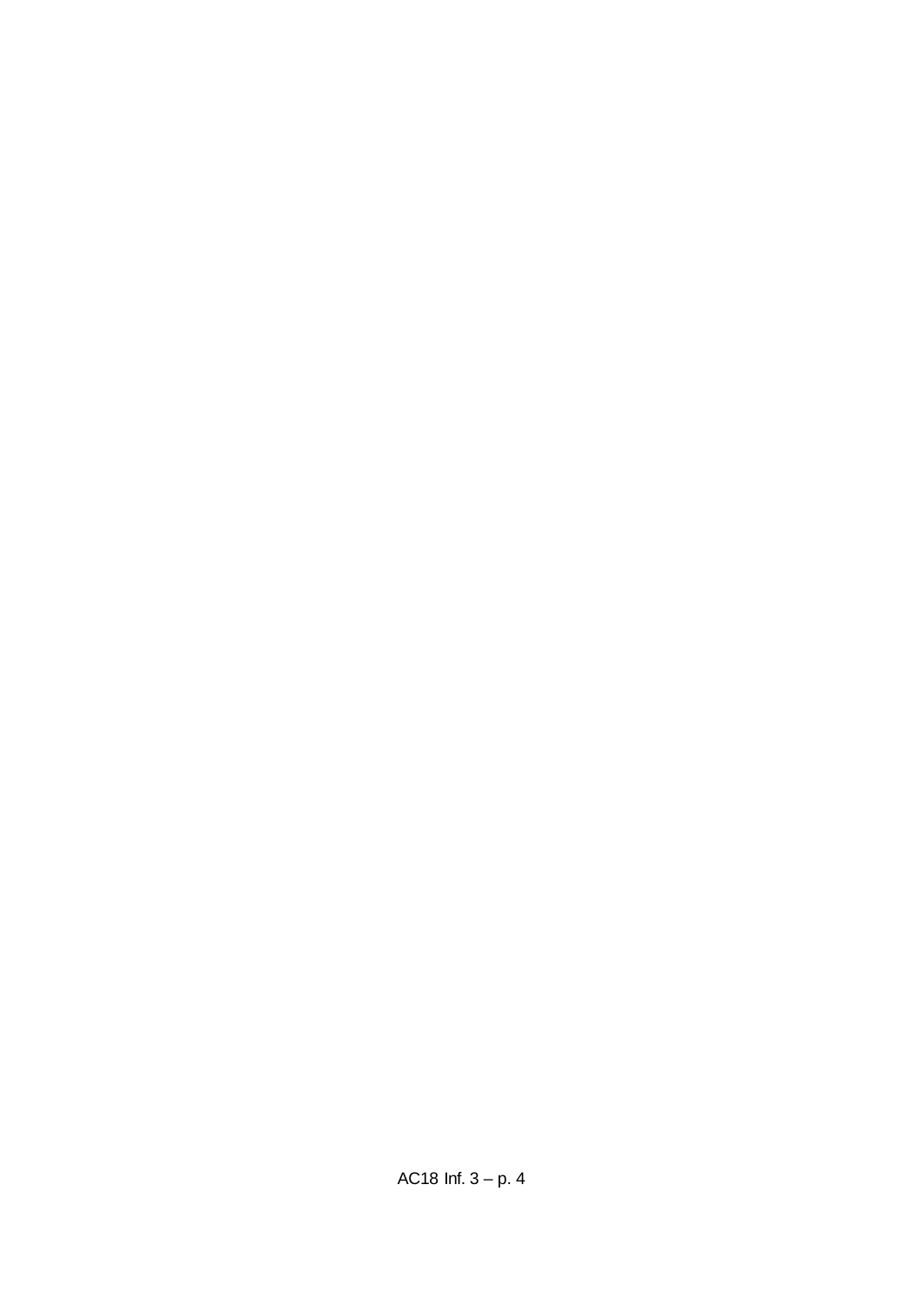#### **Enclosure 1: U.S. Exporters/Re -exporters of Acipenseriformes products** (Entities that have received export permits/re-export certificates)

Agromar 8 Greenfield Ct. P.O. Box 2302 San Anselmo, CA 94960 U.S.A.

Aquaticus 6 Twining Lane W. Trenton, NJ 08628 U.S.A.

Capital Trading Corp. 181 EAB Plaza Uniondale, NY 11556 U.S.A.

Carolyn Collins Caviar Co. Inc. 925 W. Jackson Blvd. 3<sup>rd</sup> Floor Chicago, IL 60607 U.S.A.

Caspian Caviar Import Inc. 139 S. Beverly Dr. Suite 339 Beverly Hills, CA 90212 U.S.A.

Caspian Star Caviar, Inc. JFK Airport, Bldg. 141 Jamaica, NY 11430 U.S.A.

Caviar Plus Ltd. B.V. & T. International 10-59 Jackson Avenue Long Island City, NY 11101 U.S.A.

Caviar Royale, Inc. 2965 Industrial Rd. Las Vegas, NV 89109 U.S.A.

Caviar Studio, Inc. 2899 Ocean Avenue Suite 2R Brooklyn, NY 11235 U.S.A.

Hong Suen Chan 7822 Roesboro Circle Sacramento, CA 95828 U.S.A. Cleveland Metroparks Zoo 3900 Wildlife Way Cleveland, OH 44109 U.S.A.

Connoisseur Brands 833 Washington Street New York, NY 10014 U.S.A.

Crystal Cruises 2049 Century Park East, Suite 1400 Los Angeles, CA 90067 U.S.A.

Cunard Cruise Line c/o Caspian Star Caviar Jamaica, NY 11430 U.S.A.

Eluci International Incorporated 800C Central Blvd. Carlstadt, NJ 07072 U.S.A.

Fancy Foods, Inc. Caviar Express P.O. Box 18811 Encino, CA 91416 U.S.A.

Franco Fish Products Inc. 2544 Fawcett Ave. S. Tacoma, WA 98402 U.S.A.

Future International 1600 St. Georges Ave. Rahway, NJ 07065 U.S.A.

Gavins Point National Fish Hatchery Route 1, Box 293 Yankton, SD 57078 U.S.A.

Great Atlantic Trading, Inc. 563 Seaside Road Ocean Isle Beach, NC 28469 U.S.A.

Hansen Caviar Company, Inc. 93D South Railroad Avenue Bergenfield, NJ 07621 U.S.A.

Paul P. Jarvis 926 Hwy. 16 Glendive, MT 59330

AC18 Inf.  $3 - p. 5$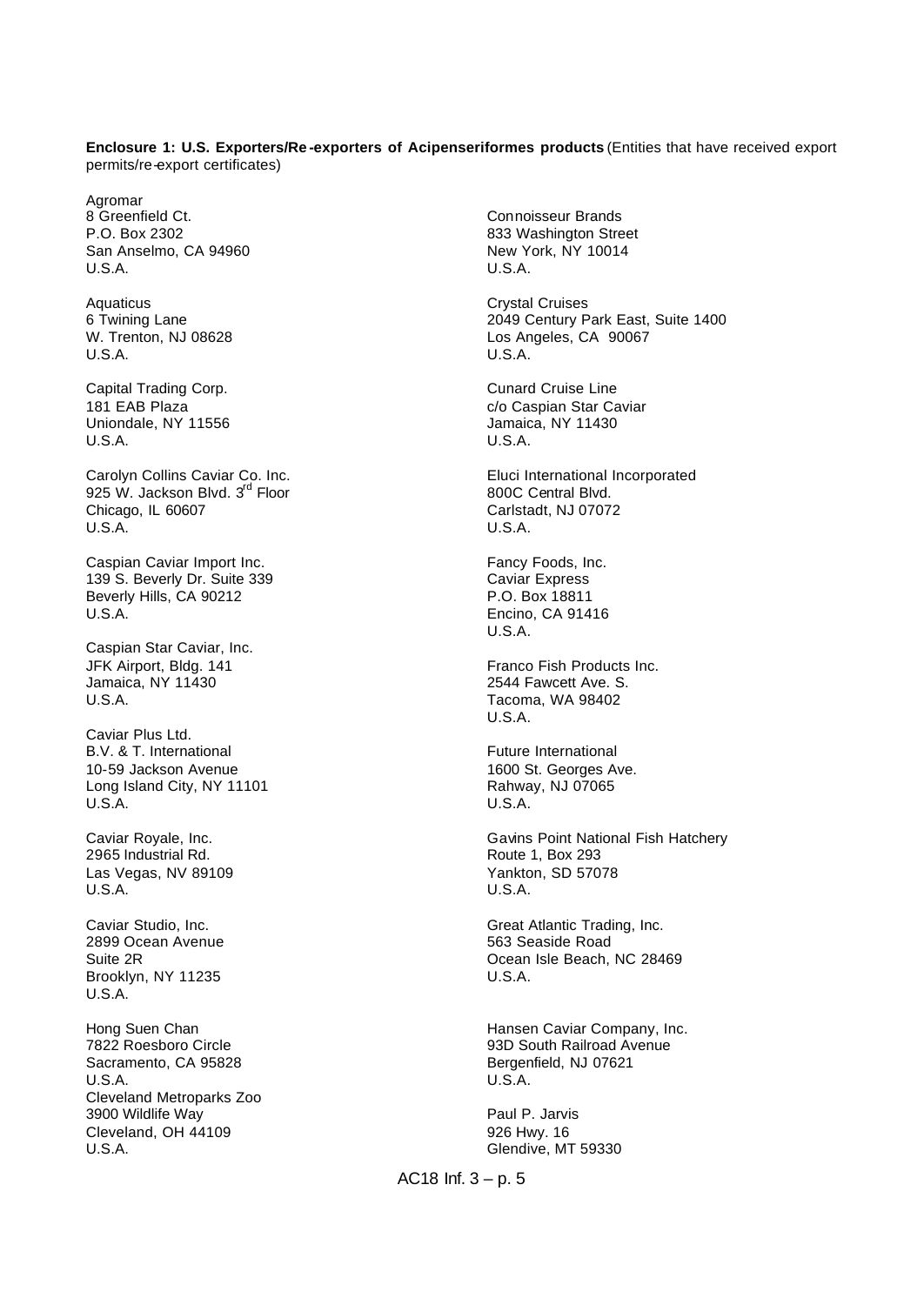# U.S.A.

Kentucky State University Aquaculture Research Center 103 Athletic Road Frankfort, KY 40601 U.S.A.

Kootenai Tribe of Idaho P.O. Box 1269 Bonners Ferry, ID 83805 U.S.A.

La Fayette International Trading, Inc. #1 Northwood Drive, Suite 3 Orinda, CA 94563 U.S.A.

Charles Ching-Chuen Lee 1333 Arlington Blvd. #63 Davis, CA 95616 U.S.A.

Maison du Caviar, Ltd. Seattle Caviar Company c/o Petrossian, Inc. 2833 Eastlake Avenue East Seattle, WA 98102-3007 U.S.A.

Marinelli Shellfish 2383 South  $200<sup>th</sup>$  Street Seattle, WA 98198 U.S.A.

Mayco Fish Company Ltd. 2535 Jefferson Avenue Tacoma, WA 98402 U.S.A.

National Fish and Wildlife Forensics Laboratory 1490 East Main Street Ashland, OR 97520 USA

Ocean Beauty Seafoods Inc. 1100 West Ewing Street Seattle, WA 98119 U.S.A.

Ontario Ministry of Natural Resources c/o New York State Dept. 50 Way Road Albany, NY 12233 U.S.A.

Optimus, Inc.

687 NE 79<sup>th</sup> St. Miami, FL 33138 U.S.A.

Osage Catfisheries, Inc. 1170 Nichols Road Osage Beach, MO 65065 U.S.A.

Paramount Caviar 38-15 24<sup>th</sup> Street Long Island City, NY 11101 U.S.A.

Petrossian, Inc. 419 West 13<sup>th</sup> Street New York, NY 10014 U.S.A.

Pineland Plantation Fish Farm Route 1, Box 115 Newton, GA 31770 U.S.A.

Princess Cruises c/o Caspian Star Caviar Jamaica, NY 11430 U.S.A.

River of Life Hatchery 3700 Oak Creek Drive West Vadnais Heights, MN 55127 U.S.A.

Rosario's Epicure 29-24 40<sup>th</sup> Avenue Long Island City, NY 11101 U.S.A.

Royal Baltic 9829 Ditmas Avenue Brooklyn, NY 11236 U.S.A. Royaloff Caviar Company 2501 Wayne Rd. Savannah, TN 38372 U.S.A.

Silversea Cruises Ltd. c/o Caspian Star Caviar Jamaica, NY 11430 U.S.A.

Stolt Sea Farm California L.L.C. 9149 E. Levee Road Elverta, CA 95626 U.S.A.

SWIG Group

AC18 Inf.  $3 - p$ . 6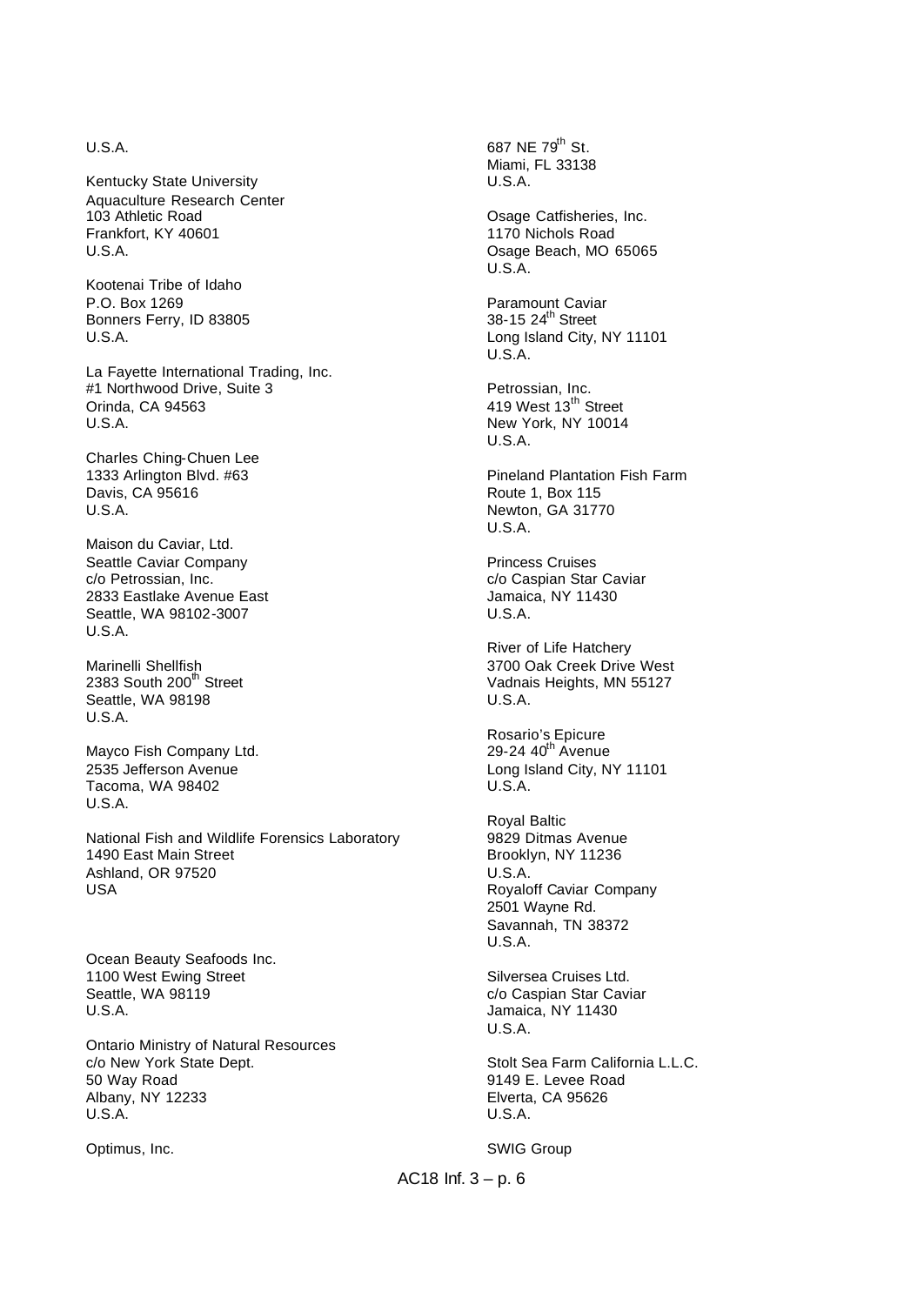2670 Stillwell Avenue Brooklyn, NY 11224 U.S.A.

Tennessee Aquarium 1 Broad Street, P.O. Box 11048 Chattanooga, TN 37401 U.S.A.

Tsar Nicoulai Caviar, Inc. 144 King Street San Francisco, CA 94107 U.S.A.

Unifood Inc. 8151 161<sup>st</sup> Ave. NE Redmond, WA 98052 U.S.A.

Urbani USA<br>29-24 40<sup>th</sup> Ave. New York, NY 11101 U.S.A.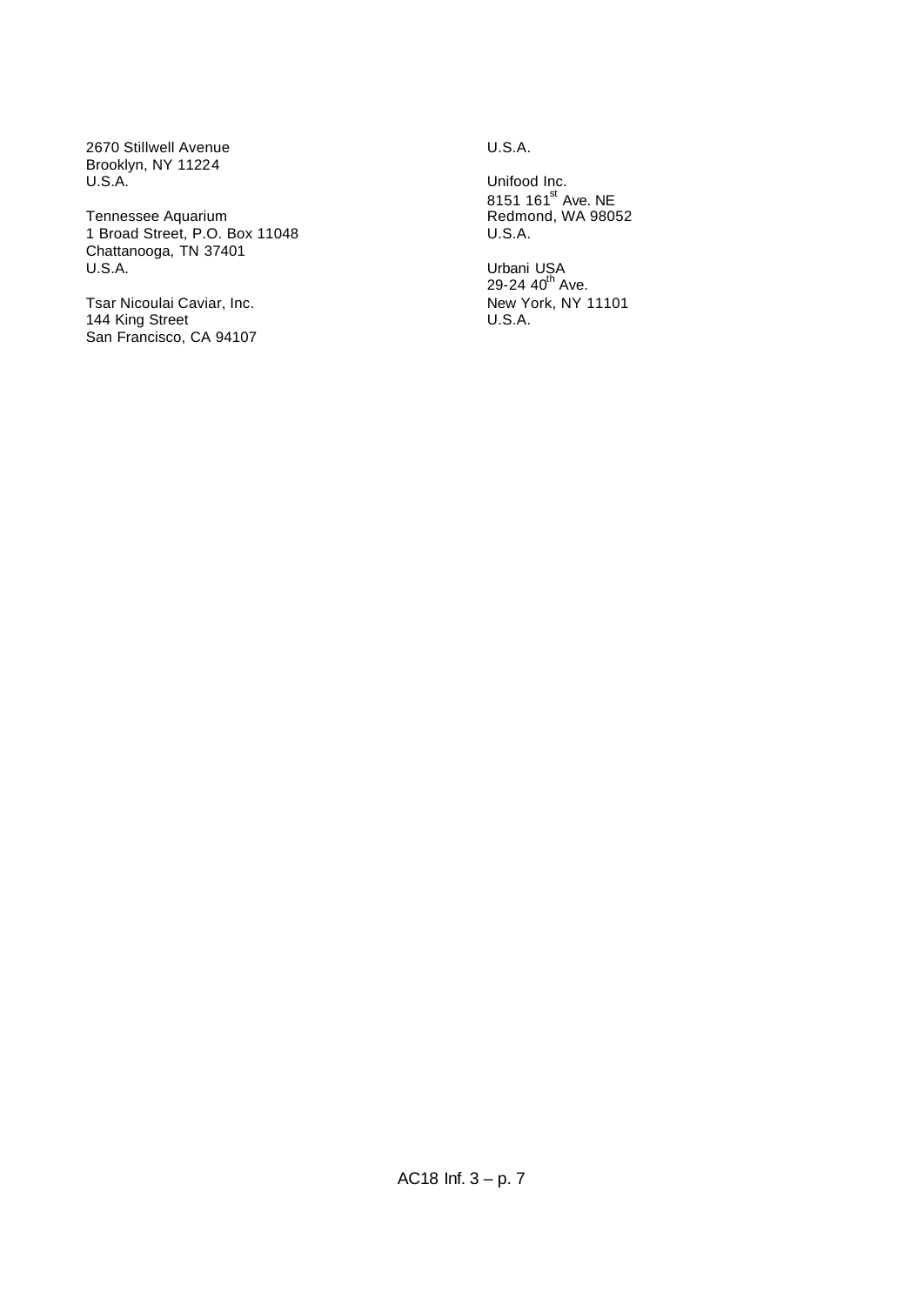# **Enclosure 2: Summary of Acipenseriformes Imports Since 1998 Listing**

| Species                   | No. of          | Commodity | Declared Country of Origin | Country of Export/Re-export                                                          |
|---------------------------|-----------------|-----------|----------------------------|--------------------------------------------------------------------------------------|
|                           | Shipments       |           |                            |                                                                                      |
| Acipenser baerii          |                 | caviar    | CA, FR, KZ, UY             | AE,CA,FR,UY                                                                          |
| Acipenser fulvescens      | 1               | meat      | CA                         | CA                                                                                   |
| Acipenser gueldenstaedtii | 82              | caviar    | KZ, IR, RO, RU, TR         | AE, CA, CH, CZ, DE, FR,<br>IR, KZ, PL, RO, RU, TR, VE                                |
|                           | $\overline{2}$  | meat      | <b>RU</b>                  | <b>RU</b>                                                                            |
| Acipenser persicus        | 11              | caviar    | IR.                        | BE, DE, FR, IT                                                                       |
| Acipenser nudiventris     | $\overline{2}$  | caviar    | KZ,RU                      | AE                                                                                   |
| Acipenser sturio          | 1               | caviar    | IR.                        | <b>DE</b>                                                                            |
| Acipenser schrenckii      | 4               | caviar    | $\overline{CN}$            | DE, NL                                                                               |
| Acipenser stellatus       | $\overline{74}$ | caviar    | AZ, IR, KZ, RO, RU         | AE, CA, CH, DK, FR, HK, IR, JP,<br>KZ,LT, PL,RO,RU,TR                                |
|                           | $\overline{c}$  | meat      | IR, RU                     | RU,FR                                                                                |
|                           | 1               | specimens | IR.                        | <b>FR</b>                                                                            |
| Acipenser transmontanus   | 1               | caviar    | $\overline{\mathsf{US}}$   | $\overline{RU}$                                                                      |
|                           |                 | live      | HK                         | HK                                                                                   |
|                           | 4               | meat      | <b>US</b>                  | <b>GB</b>                                                                            |
| Acipenser species         | 108             | caviar    | AZ, BY, IR, LV, RU, UA     | AM, AT, AZ, CA, DE, EE, FR, GB,<br>IR, LI, LT, NL, NZ, PL, RO, RU,<br>TM, TR, UA, UZ |
| Huso dauricus             | 4               | caviar    | CN, RU                     | CN, NL, RU                                                                           |
| Huso huso                 | 62              | caviar    | AZ, BG, IR, KZ, RO, RU, YU | AE, AZ, BE, BG, CH, DE, FR, IR,<br>KZ, MX, PL, RO, RU, TR                            |
|                           | 1.              | meat      | <b>RU</b>                  | <b>RU</b>                                                                            |
| Acipenseriformes          | 38              | caviar    | AZ, BY, IR, LV, RU, UA     |                                                                                      |
|                           |                 | meat      | <b>RU</b>                  |                                                                                      |
|                           | 1               | body      | <b>RU</b>                  |                                                                                      |

Key to country codes in Enclosure 2:

AE=United Arab Emirates AM=Armenia AT=Austria AZ=Azerbaijan BE=Belgium BG=Bulgaria BY=Belarus CA=Canada CH=Switzerland CN=China CZ=Czech Republic DE=Germany DK=Denmark EE=Estonia FR=France GB=United Kingdon HK=Hong Kong IR=Iran IT=Italy JP=Japan KZ=Kazakhstan LI=Liechtenstein

LT=Lithuania LV=Latvia MX=Mexico NL=Netherlands NZ=New Zealand PL=Poland RO=Romania RU=Russia TM=Turkmenistan TR=Turkey UA=Ukraine US=United States UY-Uruguay UZ=Uzbekistan VE=Venezuela YU=Yugoslavia

AC18 Inf. 3 – p. 8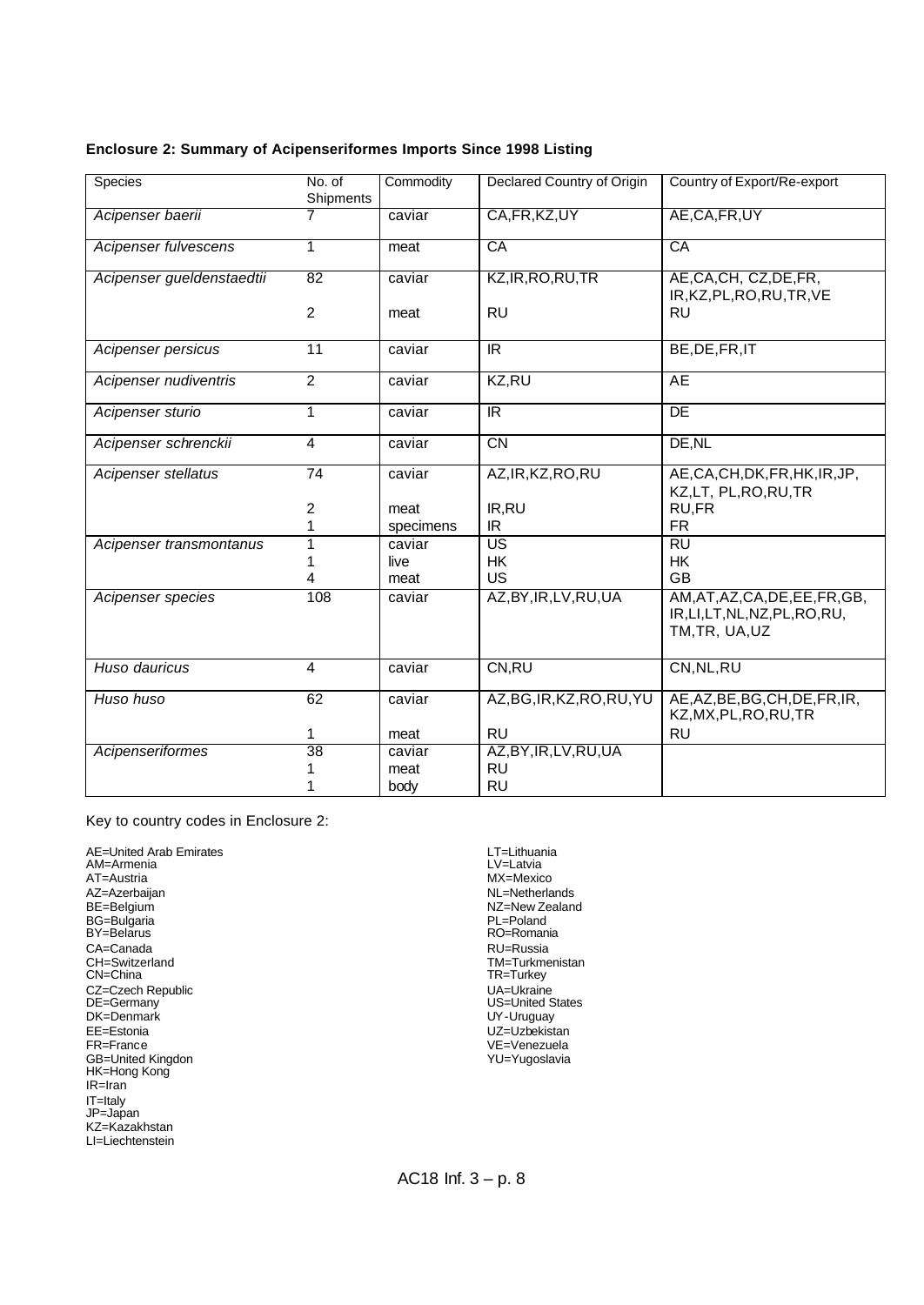# **Enclosure 3: Highlights of sturgeon import/export enforcement since the 1998 listing.**

# 1998:

On October 28, 1998, U.S. Fish and Wildlife Service (Service) special agents apprehended a group of individuals attempting to smuggle a large quantity of caviar into the United States through John F. Kennedy (JFK) International Airport in New York. Investigators linked the smuggling attempt to an international caviar company based in Stamford, Connecticut, and successfully documented a caviar smuggling operation that extended back to the previous April, when the CITES protections first went into effect.

Six of the individuals apprehended at JFK in October had been paid \$500 each to smuggle two suitcases of caviar from Warsaw, Poland. A seventh individual was paid \$1,000 to bring in suitcases. Agents found 901 tins of caviar, each weighing 500 grams, in the suitcases. Three individuals were arrested: a Polish police official, the wife of the president of the Connecticut-based caviar company, and an employee of the company.

A federal search warrant was obtained and executed by Service special agents along with U.S. Customs and Connecticut Department of Environmental Protection officers. Numerous business records and approximat ely 1,000 pounds of caviar were seized at the company president's Stamford home, which also doubled as the company's office.

As a result of this investigation, a seven-count indictment was filed against the company's president, the Polish police official, and the company employee arrested at the airport on charges that they smuggled large quantities of caviar into the United States in violation of the CITES treaty, the Endangered Species Act, and the Lacey Act. The indictment charged that between April 1, 1998 and November 3, 1998, the company sold approximately 19,000 pounds of imported caviar to American caviar retailers. During that same period, however, the firm received permits from the Service authorizing it to import only one shipment of 88 pounds of caviar. Each defendant faced up to five years imprisonment and a fine of \$250,000 per count if convicted. The indictment also sought forfeiture of the 2,000 pounds of caviar seized by Service agents as well as \$2 million in proceeds earned from the sale of other caviar illegally imported by the defendants.

During the week of December 28, 1998, special agents in New York targeted flights arriving from Russia at JFK International Airport based on an anonymous tip warning that a passenger aboard one of these flights would be smuggling beluga caviar in personal baggage. The enforcement blitz resulted in three unrelated seizures yielding a total of 75 pounds of caviar valued at approximately \$75,000. The three passengers apprehended did not possess the required CITES permits for the shipments. A passenger who brought in 60 pounds of caviar was issued a \$500 violation notice.

On October 30, 1998, a special agent and two wildlife inspectors were called to the International Arrivals Building at JFK Inter national Airport to deal with a Russian national who was bringing two suitcases of caviar into the United States. A total of 21 kilograms with a commercial value of \$31,500 was seized.

### 1999:

In August 1999, special agents apprehended a Russian national who tried to smuggle in 202 jars (approximately 23 kilograms) of sturgeon caviar. He was sentenced in November 1999 to two months in jail followed by deportation. He had already served four months of detention in a halfway house, so he was actually in custody for six months.

In June 1999, two special agents and a wildlife inspector at JFK apprehended a passenger illegally importing 33 pounds of caviar. The subject, who had ties to the Ukraine, was issued a \$500 violation notice. The seized caviar was valued at over \$15,000.

On May 29, 1999, a special agent and a wildlife inspector in New York caught a passenger at the Delta Airlines Terminal importing 18 pounds of caviar into the United States from Russia in violation of CITES. From the passenger's name, the officers recognized this person as the same individual who had previously tried to receive smuggled caviar from three Aeroflot Airline crew members. The passenger abandoned the caviar, worth approximately \$18,000, and was issued a \$1,000 violation notice.

On May 14, 1999, a special agent and two wildlife inspectors at JFK apprehended a passenger importing 44 pounds of caviar into the United States from the country of Georgia without a CITES permit. The passenger told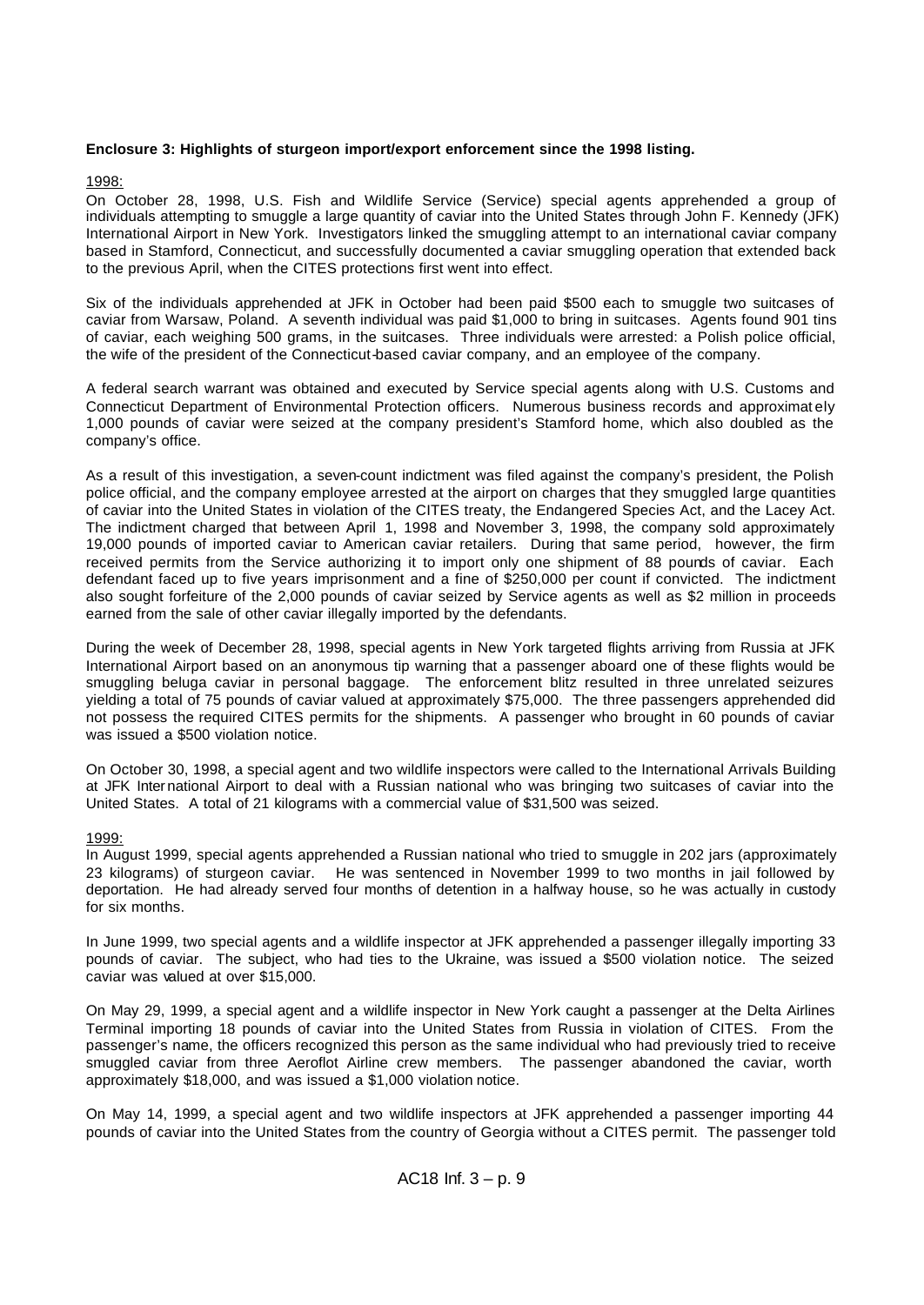Service officers that he was going to sell the caviar to a company in New York City. The individual abandoned the caviar, which was worth approximately \$44,000, and was issued a \$500 violation notice.

On May 5, 1999, a Russian citizen smuggled 46.33 pounds of Russian sturgeon caviar in 252 glass jars, 798 audio cassettes, 25 compact disks, and over 10,000 tablets of Russian medicinals into the United States in personal baggage at Los Angeles International Airport. The caviar was seized, and the man was arrested. He was indicted by a federal grand jury on charges of smuggling and making false statements. Subsequent investigation revealed that the man also smuggled 500 large tins of Russian sturgeon caviar into the United States in personal baggage on November 16, 1998. He was indicted on these additional charges on October 27, 1999.

On March27, 1999, a Russian citizen smuggled 45 pounds of beluga caviar into the United States in his personal baggage at Los Angeles International Airport. This caviar was in a fresh (raw) state, and was packaged in 24 Tupperware® containers. The caviar was seized, and the subject was issued a Notice of Violation for importing a CITES Appendix II species without CITES permits from the country of origin. He forfeited \$1,000 in collateral for this violation.

On February 12, 1999, a Russian national smuggled 44.11 pounds of Russian sturgeon caviar (mostly beluga) into the country in personal baggage at Los Angeles International Airport. The caviar was purchased in Russia and entered the United States via New Zealand. The caviar was packaged in 249 glass jars and was seized by Service wildlife inspectors.

In February 1999, a summary judgment was entered against 94.5 kilograms of beluga caviar (estimated value \$24,000), which had arrived in San Francisco in August 1998. Entry was refused because the caviar lacked proper CITES documents. Airway bills indicated that the caviar shipment originated in Yugoslavia and was processed in Switzerland before proceeding to San Francisco.

A commercial shipment of sturgeon meat (a CITES Appendix II species), which was destined for a Las Vegas hotel, was detected during a routine review of airline cargo manifests at Chicago's O'Hare International Airport. The meat was manifested as "smoked salmon," a product that would not be subject to Service regulation under the exemption for seafood intended for human consumption. Service inspectors, however, discovered invoices attached to the air waybill identifying some of the meat as sturgeon. They later learned that the meat was part of a larger shipment that had originated in the United States and had been exported illegally.

### 2000:

An Iranian man who smuggled 2,000 grams of fresh caviar in plastic containers out of Iran in April 2000 was fined \$1,000.

In July 2000, U.S. Customs Service inspectors at the Tom Bradley International Terminal referred a woman to secondary because she looked nervous and had traveled numerous times between Moscow and Los Angeles. When they inspected her luggage, which contained no clothing, they discovered approximately 26 containers of caviar, weighing over two pounds each. Customs detained the individual and contacted Service officers, who interviewed the woman and seized the caviar. The subject abandoned the caviar, but insisted it was for a party and not for commercial use. The caviar was identified as stellate sturgeon, and the woman was indicted for smuggling and making false statements.

One investigation began when Agriculture Department inspectors at the airport detained 18 pounds of Russian caviar, which came into the country in the luggage of two U.S. citizens who failed to declare it. Both subjects received violation notices for illegally importing CITES Appendix II wildlife products. They paid fines totaling \$3,400 and voluntarily abandoned the caviar to the Service.

In April, 2000, agents in Miami arrested four individuals from the Czech Republic bringing in loads of illegal sturgeon roe. The first two tried to smuggle 165 pounds of illegal Russian caviar; the second pair were caught with 183.7 pounds. Each was charged with two felony Lacey Act counts, one felony count of smuggling, and one count of providing false information to the government. All were held without bond.

Two days later, agents caught a fifth smuggler attempting to illegally enter the country with 100 pounds of Russian caviar. Since this individual was a U.S. citizen, he was not arrested. The caviar, however, was seized,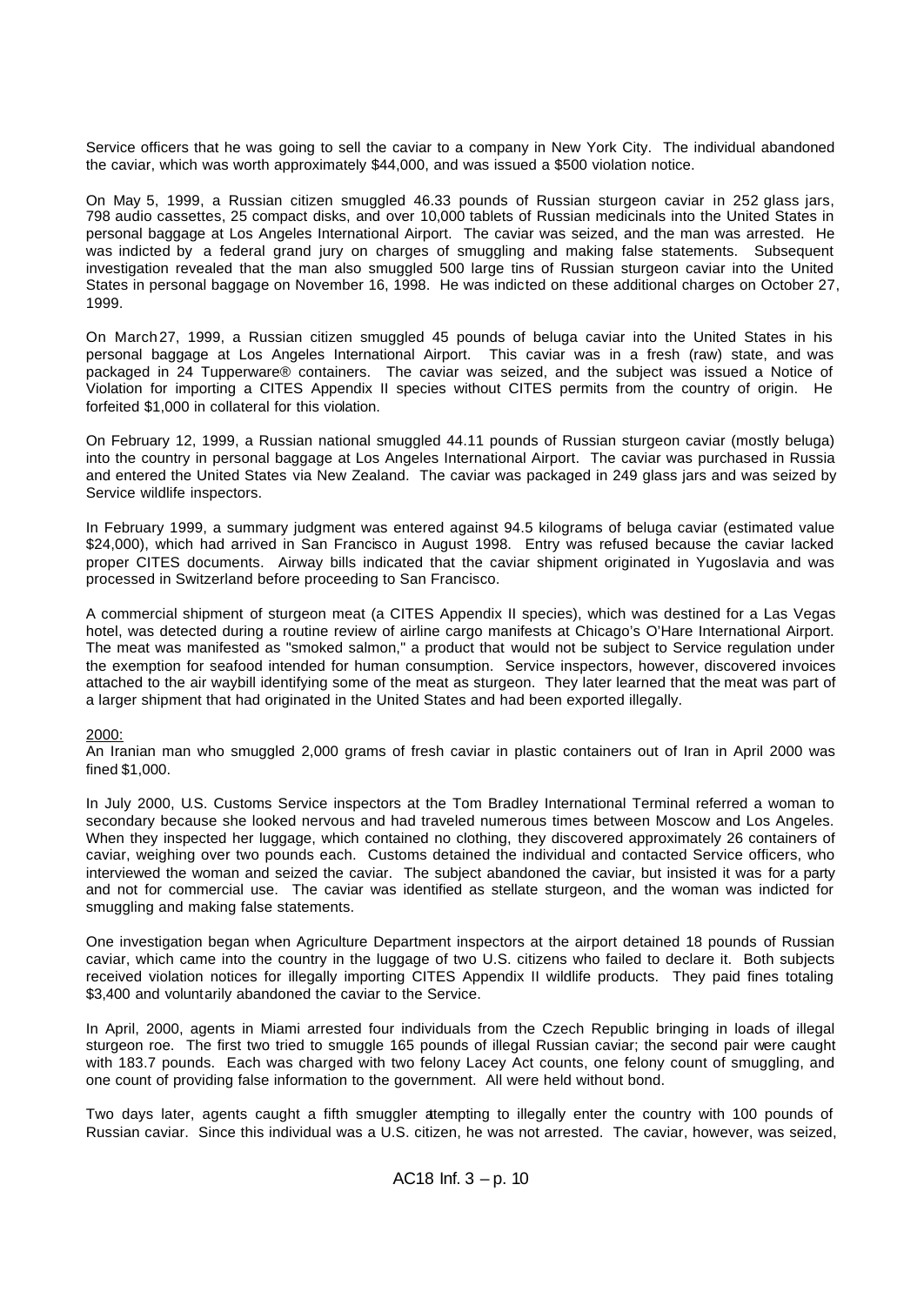and the subject was interviewed and released pending further investigation and indictment. He subsequently fled the area.

In May, agents arrested a Polish woman who had over 88 pounds of Russian caviar in her suitcases falsely labeled as "lumpfish." This woman and the four other foreign nationals apprehended for caviar trafficking in Miami in April all served time in prison for their smuggling activities and were deported upon release.

On June 6, 2000, the owner of a Connecticut company specializing in the importation of caviar was sentenced by a federal judge in Brooklyn in a landmark case supporting sturgeon conservation. The defendant had been found guilty in November 1999 after a three-week trial that produced the first federal conviction for caviar smuggling in the United States since new global protections for sturgeon went into effect in April 1998. The judge, wanting to send a clear message to anyone dealing in black market caviar, handed down a sentence requiring the man to spend 20 months in federal prison, pay a \$25,000 fine, forfeit \$70,000 in illegally obtained monetary assets from smuggled caviar, and abandon 2,000 pounds of caviar worth more than \$2 million. The prison sentence, which was appealed by the government, was later increased to 48 months.

On July 21, 2000, the president of a U.S. caviar company, his corporate officer and sales manager, and the president of a food company based in the United Arab Emirates each pleaded guilty in federal court in Maryland to a multi-year caviar smuggling scheme. The plea agreements called for the defendants to serve prison terms of 41, 21, and 15 months respectively. The U.S. business involved, which advertised itself as one of the largest caviar importers in the country, also pleaded guilty to 22 federal charges and agreed to pay a \$10.4 million criminal fine, the largest ever in a wildlife trafficking prosecution.

The plea culminated a 22-month multi-agency probe into the black market trade in Russian and domestic caviar. The investigation, which involved the Service, the Federal Bureau of Investigation, the U.S. Customs Service, and the Food and Drug Administration, began after Service wildlife inspectors at Baltimore-Washington International Airport observed adhesive type caviar labels on tins of imported caviar.

Investigators uncovered numerous wildlife and customs vi olations, including the smuggling of black market caviar into the United States with the use of forged Russian caviar labels. The company also forged Russian health certificates to accompany fraudulent international shipments of caviar and used false documents to sell roe from paddlefish, a protected species native to the United States, as sevruga caviar from Russia. Those involved in the smuggling scheme committed mail fraud; prepared double invoices for caviar imports to avoid government scrutiny, understating the value and lowering the amount of duty owed to U.S. Customs; and smuggled caviar through Miami to avoid Service scrutiny in Maryland.

### 2001

Federal officers working Miami International Airport nabbed a group of Russian caviar smugglers on August 23, 2001. A Service special agent arrested three Russian nationals after an Agriculture Department detection dog "hit" on their luggage. The trio were trying to smuggle 98.2 pounds of illegal Russian caviar worth an estimated \$78,500. All were indicted for smuggling and felony Lacey Act violations; the "ringleader" has also been charged with making false statements. The three were jailed at the time of their arrest, and plea negotiations are proceeding.

An ongoing Service investigation of the caviar trade continued to look at the activities of individuals and businesses believed to be involved in smuggling Russian roe from Europe to Miami. The execution of a search warrant resulted in the seizure of nearly 265 pounds of caviar imported from Lithuania using false permits. A Russian subject who was smuggling 100 tins, each containing about a pound of caviar, was arrested at the airport. The man is out of jail on bond and awaits sentencing.

A Russian woman living in the United States who illegally imported some 50 pounds of caviar from CITES Appendix II sturgeon species by concealing the tins in her suitcase was indicted and charged with smuggling wildlife in violation of the Endangered Species Act. The caviar was abandoned to the Service and the subject was sentenced in U.S. District Court in Los Angeles to four months home detention.

At the port of Seattle, inspectors focused some of their efforts on preventing the unlawful importation of sturgeon caviar. Over the course of the fiscal year, they confiscated over 22 pounds of sturgeon caviar worth more than \$16,000.